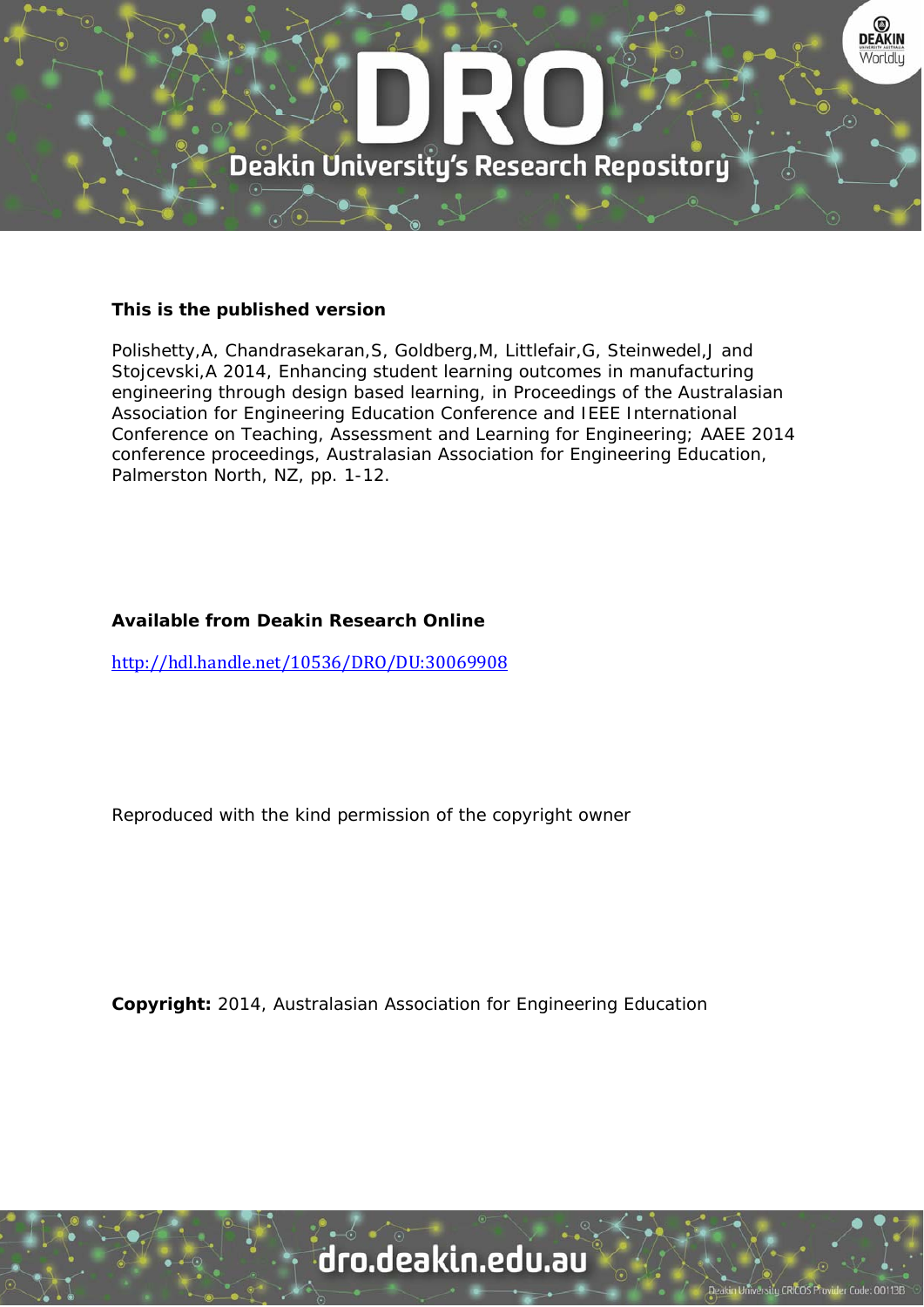# **Enhancing student learning outcomes in manufacturing engineering through design based learning**

Ashwin Polishetty; Sivachandran Chandrasekaran; Moshe Goldberg; Guy Littlefair; Jason Steinwedel and Alex Stojcevski *Deakin University, Waurn Ponds, Australia Corresponding Author Email: ashwin.polishetty@deakin.edu.au*

# **Structured Abstract**

## **BACKGROUND**

The Manufacturing engineering being a unit relying more on transfer of practical over theoretical knowledge. It becomes necessary to give students design based project and expect them to provide open ended solution to the problems within the projects. This paper is focused on enhancing studentlearning outcomes in manufacturing engineering using Design Based Learning (DBL). Using design based learning, guiding the student on a step-by-step approach to answer the hypothesis of producing femoral stem using machining or casting.

#### **PURPOSE**

The purpose of the paper is to enhance student-learning outcomes in manufacturing engineering through design based learning. The study is to find out whether student centred approach is efficient, advantageous and feasible for economically to manufacture a Titanium 64 biomedical implant through machining rather than relying on the age old technique of casting.

#### **DESIGN**

DBL has shown to improve student-learning outcomes. It relies on engaging students in laboratory work through a DBL process. The unit delivery starts by framing a problem statement and supporting the workshop activity through theoretical knowledge imparted during seminars. The learning approach is a combination of project-based learning and design-based learning.

#### **RESULTS**

The problem statement is given at the start of the project. The student learning outcomes in manufacturing engineering help students to familiarise with the design problem solving process. A written report explaining the highlights of the open ended solution which includes a design brief, technical aspects, research analysis and Computer Aided Design (CAD) model.

#### **CONCLUSIONS**

Design based learning is a self-directed approach in which students initiate their learning by designing creative and innovative practical solutions which fulfil academic and industry expectations. Design based learning helps students to practice the 21st century skills such as practical work, problem solving, collaborative teamwork, innovative creative design, active learning and engagement with real world assignments.

#### **KEYWORDS**

Manufacturing engineering, students learning outcomes, design based learning.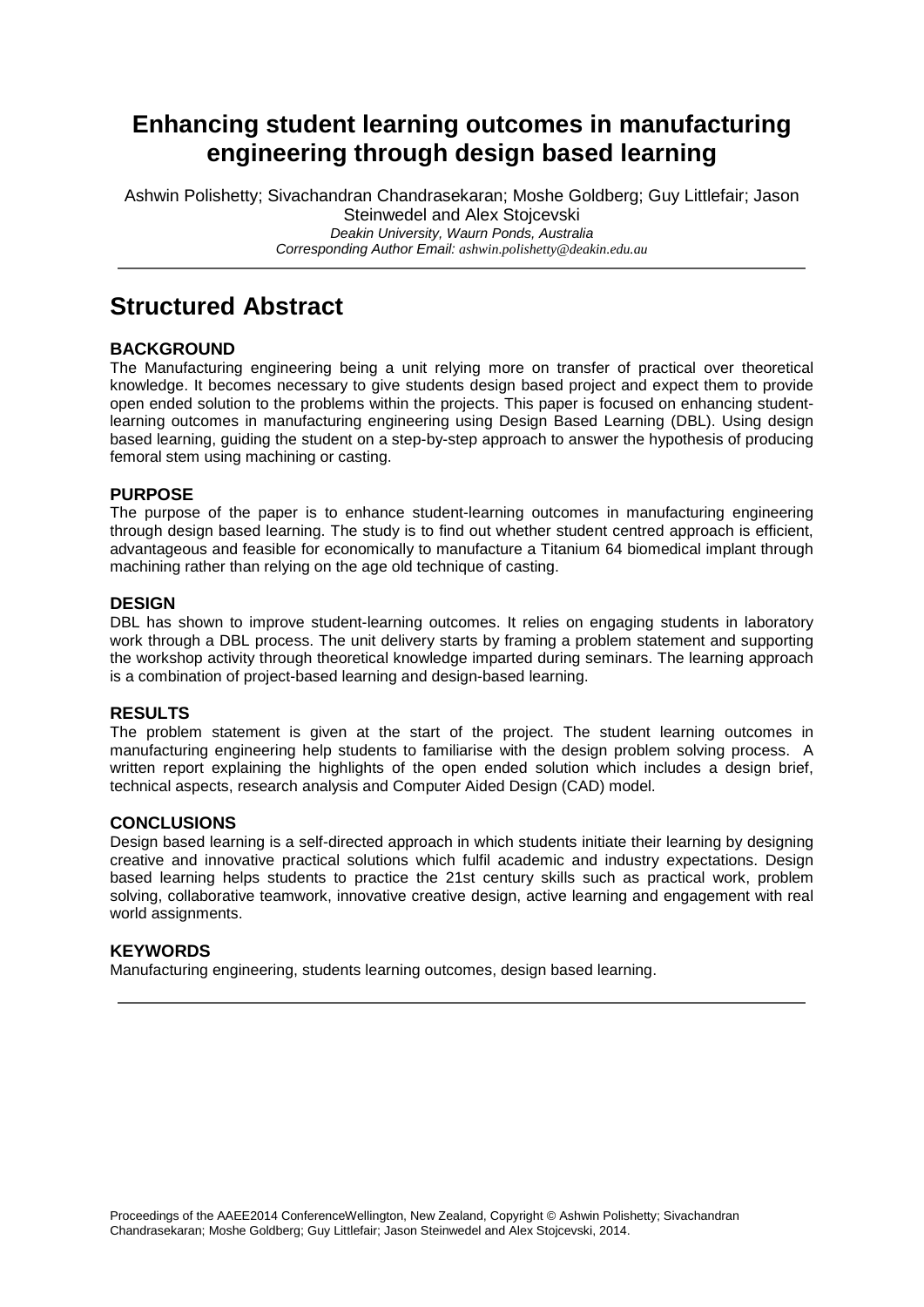# **Introduction**

Engineering education is a combination or integration of solid knowledge on the basis of natural sciences and a good knowledge in some aspect of technology. In undergraduate university courses, projects are believed to be the best way for students to interact with their teacher. Author Elizabeth Godfrey states that (Godfrey, 2009)project work takes place in the first, second, third and final year of all university curriculums because during this four year program there has always been a strong commitment to engineering design. The School of Engineering at Deakin University has always tried to improve its unit delivery method to enrich the student experience and to produce capable job ready engineering graduates. To this end, it has explored new teaching methods to aid in this process. One such method is Design Based Learning (DBL). This paper is focused on enhancing student-learning outcomes in manufacturing engineering using Design Based Learning (DBL). Using design based learning, guiding the student on a step-by-step approach to answer the hypothesis of producing femoral stem using machining or casting.

## *Hypothesis*

The hypothesis for the paper is to assess the suitability of implementing learning and teaching approach in order to enhance student-learning outcomes in manufacturing engineering through design based learning.

## **Learning and Teaching Approaches**

## **Problem Based Learning**

In this type of learning and teaching, students are usually presented with a situation, a case or problem as a starting point. The role of the teacher is to be a supervisor of the learning process. The subject knowledge gained by students is considered to be about the same for problem-based learning as it is for traditional teaching methods, however it does aid in developing creative thinking skills for problem solving. In this approach, students learn how to learn. Using problems or cases from real life in teaching is effective for motivating students and enhancing their learning and development of skills. Students need to learn how to find information when needed as this is an essential skill for professional performance.

Problem solving is a component of the problem-based approach. Problem based learning (PBL) focuses on problem scenarios rather than discrete subjects and the selection of the problem is essential in PBL (Duch, 1995; Graaff E. D, 2003; Julie E. Mills, 2003). The teacher acts to facilitate the learning process rather than to provide knowledge and solving the problem may be part of the process. Here, problem scenarios encourage students to engage in the learning process. The learning process is the central principle, which enhances students' motivation, and is a common element in problem and project-based learning. PBL is an approach to learning that is characterized by flexibility and diversity, which can be implemented in a variety of ways in different subjects and disciplines. Students work on their own learning requirements and teachers support this learning (Gabb & Stojcevski, 2009; Savin Baden & Wilkie, 2004; Savin-Baden, 2000; Stojcevski, Bigger, Gabb, & Dane, 2008).

## **Project Based Learning**

The Project Based Learning is perceived to be a student centered approach to learning. It is predominantly task oriented and facilitators often set the projects. In this scenario, students need to produce a solution to solve the project and are required to produce an outcome in the form of a report guided by the facilitators. Teaching is considered as input directing the learning process. The project is open ended and the focus is on the application and assimilation of previously acquired knowledge.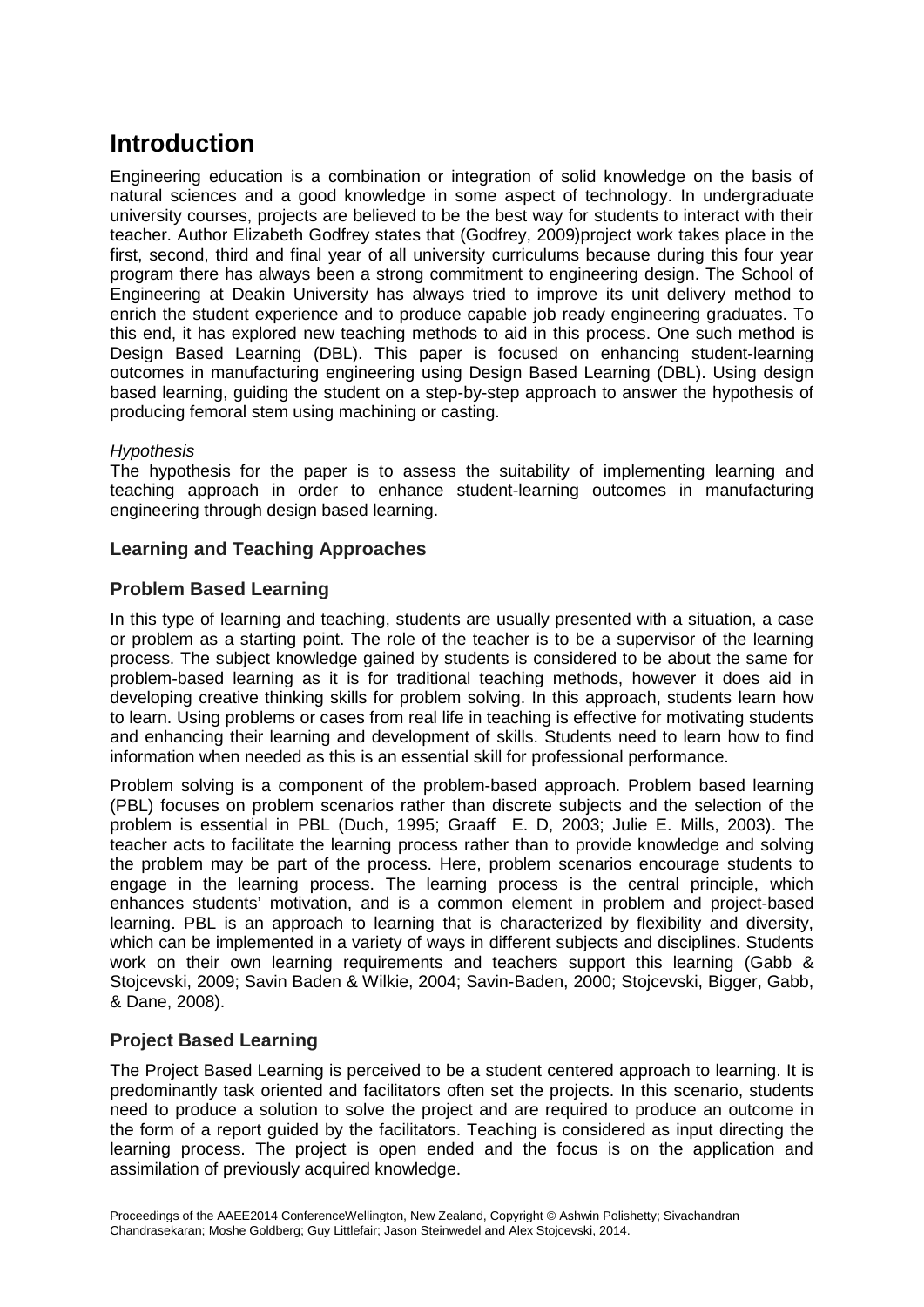Engineering students require the opportunity to apply their knowledge to solve problems through project-based learning rather than problem solving activities as those do not provide a real outcome for evaluation (A.Stojcevski, 2008; Solomon, 2003; Vere, 2009). One of the greatest criticisms of traditional engineering pedagogy is that it is a theory based science model that does not prepare students for the 'practice of engineering'. Self-directed study is a large part of a student's responsibility in project based learning modules (A.Stojcevski, 2008; Frank, Lavy, & Elata, 2003; Hadim & Esche, 2002; Hung., 2008)

## **Design Based Learning**

Design based learning (DBL) is one type of project-based learning which involves students engaged in the process of developing, building, and evaluating a product they have designed (Dopplet, 2008). Design based learning (DBL) is a self-directed approach in which students initiate learning by designing creative and innovative practical solutions which fulfil academic and industry expectations. Design based learning is an effective vehicle for learning that is centred on a design problem solving structure adopted from a combination of problem and project based learning. Design projects have been used to motivate and teach science in elementary, middle, and high school classrooms and can help to open doors to possible engineering careers.

Design based learning was implemented more than ten years ago, however it is a concept that still needs further development. With this in mind, it is very important to characterise DBL as an educational concept in higher engineering education. Design-based learning is especially used in scientific and practical disciplines. In engineering science classrooms, DBL opens new possibilities for learning science. The design based learning engages students in complex real-world design challenges, encourages them to solve problems and make decisions, makes students responsible for accessing and managing information, fosters reflection and evaluation as an ongoing process, and creates a learning environment that tolerates error as part of the learning process, while encouraging change. Integrating design and technology tools into engineering science education provides students with dynamic learning opportunities to actively investigate and construct innovative design solutions (Y. Doppelt, 2009; Yaron Doppelt & Schunn, 2008; Dopplet, 2008).

## **Teaching Manufacturing Engineering through DBL**

## **Problem statement**



**Figure 1: DBL cycle for Manufacturing project**

Proceedings of the AAEE2014 ConferenceWellington, New Zealand, Copyright © Ashwin Polishetty; Sivachandran Chandrasekaran; Moshe Goldberg; Guy Littlefair; Jason Steinwedel and Alex Stojcevski, 2014.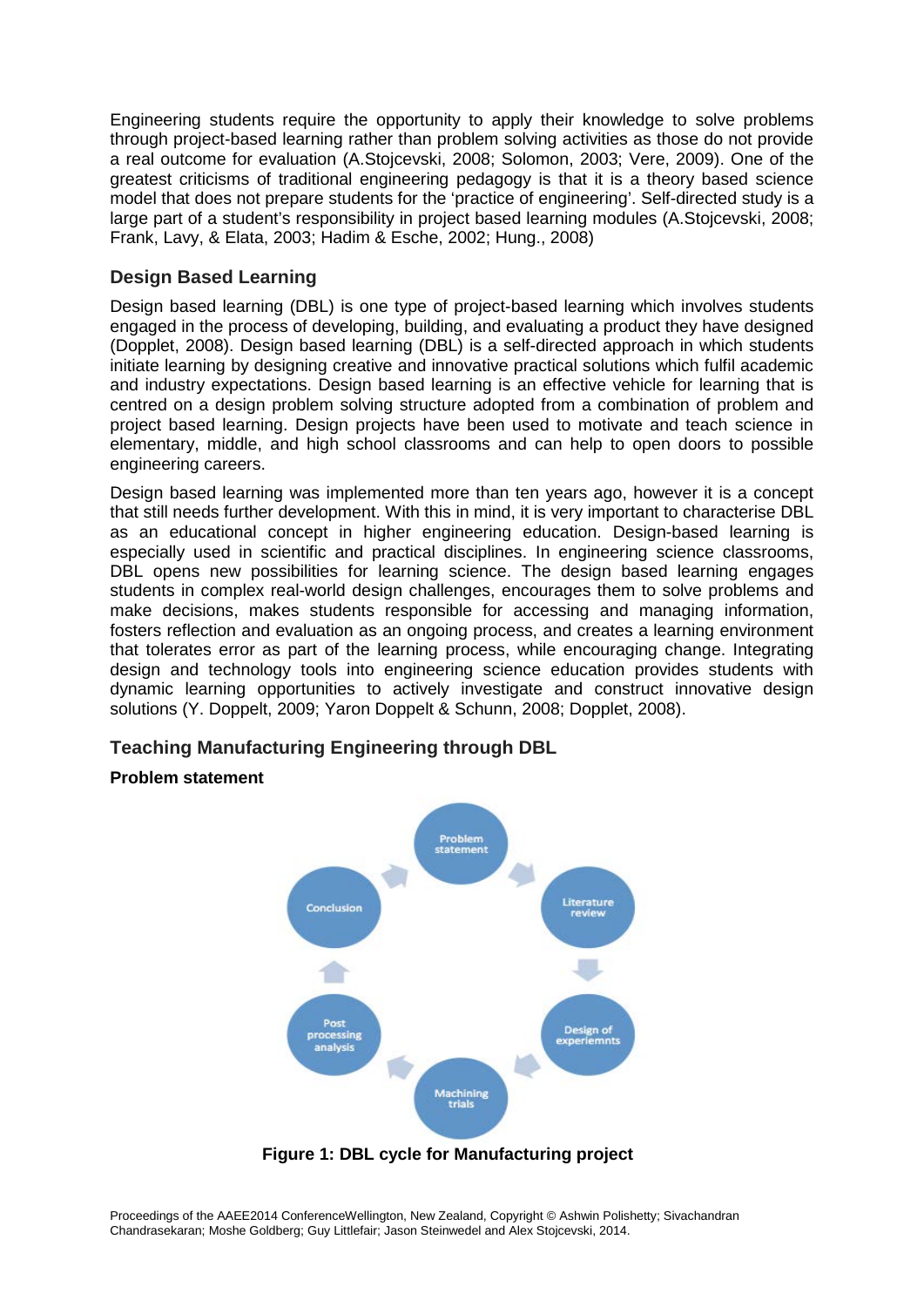To check the suitability of machined Titanium alloy Ti-6Al-4V for bio-medical/aerospace applications. To evaluate the machinability characteristics of Ti-6Al-4V. Titanium alloy Ti-6Al-4V is the most commonly used titanium alloy in the aerospace and biomedical industries due to its superior properties. An experimental investigation has been carried out to evaluate the machinability of high performance aerospace alloys (Ti-6Al-4V) to determine their in service performance characteristics based on different machining strategies.

DBL is a form of learning in which participants gain knowledge while designing an object or artefact meaningful to them. It involves collecting information, identifying a problem, suggesting ideas to solve it and evaluating the solutions given. Once learners have chosen the problem to focus on, they design an object to solve it and finally, they receive feedback on the effectiveness of their design both from the facilitator and from other participants. This kind of learning is based on the constructivist theory, which stresses the active role participants play in the learning process. Figure 1 shows DBL cycle for manufacturing project.

A theoretical model has been developed based on experimental data tested across a range of cutting conditions conducive with those typically applied in industry. Nearly 80-90% of the titanium used in airframes is Ti-6Al-4V. Therefore, determining their machining characteristics helps to perform machining effectively.

## **Change in Learning and Teaching Structure**

The comparison between the traditional learning approach and DBL approach is given in table.1. According to the table .1, the contact hours are reduced from 30 hours of lecture time to 2 hours weekly meeting with the facilitator; the workload for student is streamlined from 3 assignments to project involving DBL activity, presentation and submission. The teaching method is through cloud learning in case of DBL and laboratory work for on/off campus students.

|                        | <b>Traditional Approach</b> | <b>DBL Approach</b>                                                       |  |  |
|------------------------|-----------------------------|---------------------------------------------------------------------------|--|--|
| <b>Contact Hours</b>   | 30 hours lecture            | 2 hours weekly meeting with<br>facilitator                                |  |  |
| Workload               | 3 Assignments               | 1Project involving DBL<br>activity, presentation and<br>report submission |  |  |
| <b>Teaching Method</b> | Lectures                    | Cloud learning/laboratory work                                            |  |  |
| <b>Team Work</b>       |                             | Project work in teams of 4 or 5<br>students                               |  |  |
| Assessment             | Writing reports             | Presentation/report/model                                                 |  |  |

Table 1. Comparison between traditional and DBL approach

## **Tools**

5-Axis Machining center, Ti-6Al-4V workpiece, cutting tools, cutting force dynamometer, surface roughness (Ra) measurement device and chip morphology study.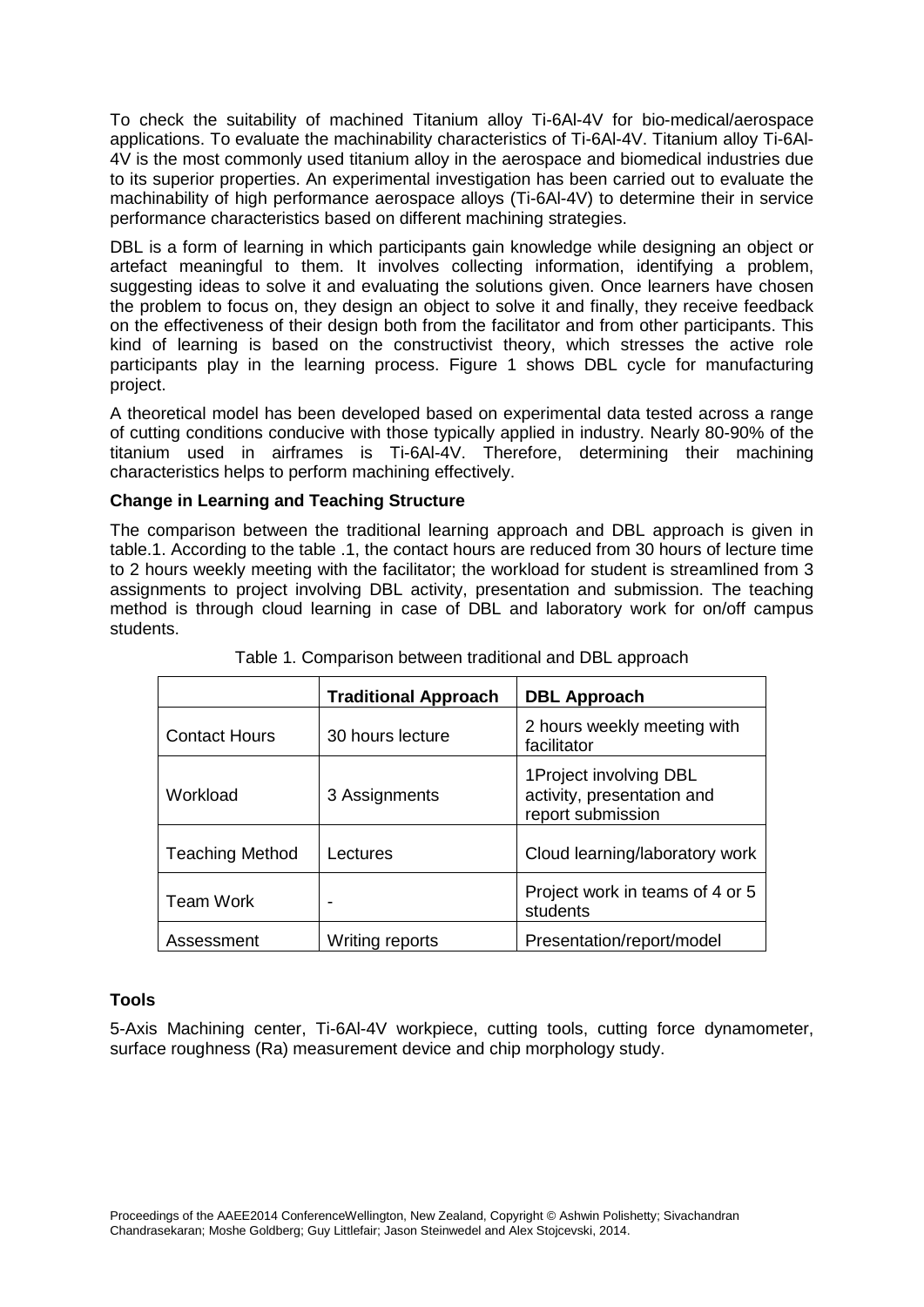| Work material | Chemical Compositions (wt %) |      |        |        |       |       |        |
|---------------|------------------------------|------|--------|--------|-------|-------|--------|
| Ti-6AI-4V     |                              | Al   | Sn     | Ζr     | Mo    | C     | Si     |
|               | 4.22                         | 5.48 | 0.0625 | 0.0028 | 0.005 | 0.369 | 0.0222 |

#### **Table 2: Chemical Composition of Ti-6Al-4V**

| Work<br>material | Chemical Compositions (wt %) |          |       |         |                      |      |         |
|------------------|------------------------------|----------|-------|---------|----------------------|------|---------|
|                  | Cr                           | Ni       | Fe    | Cu      | <b>N<sub>b</sub></b> | Τi   | Mn      |
| Ti-6Al-4V        | 0.0099                       | < 0.0010 | 0.112 | < 0.002 | 0.0386               | 90.0 | < 0.002 |

#### **Table 3: Mechanical properties of tested Ti-6Al-4V**

| Work material                                | Ti-6AI-4V |  |
|----------------------------------------------|-----------|--|
| Ultimate tensile Strength (mpa)              | 887       |  |
| Modulus of elasticity (x10 <sup>6</sup> mpa) | 11.3      |  |
| Hardness (HRC/ 12mm/ 150 Kgf)                | 28-32     |  |

#### **Table 4: Milling parameters of Ti-6Al-4V**

| Milling Trial No | DOC (mm)       | Speed(m/min) | Coolant |
|------------------|----------------|--------------|---------|
| 1                | 3              | 60           | Off     |
| 2                | 2              | 60           | Off     |
| 3                | 1              | 60           | Off     |
| 4                | 3              | 100          | Off     |
| 5                | $\overline{c}$ | 100          | Off     |
| 6                | 1              | 100          | Off     |
| $\overline{7}$   | 3              | 60           | On      |
| 8                | 2              | 60           | On      |
| 9                | 1              | 60           | On      |
| 10               | 3              | 100          | On      |
| 11               | $\overline{2}$ | 100          | On      |
| 12               | 1              | 100          | On      |

The experimental design consist of face milling Ti-6Al-4V at 12 different combinations of cutting parameters consisting of Depth Of Cut (DOC)- 1, 2 and 3 mm; speeds- 60 and 100 m/min; coolant on/off and at constant feed rate of 0.04mm/tooth(as shown in Table 4). The experimental design consists of two parts. First is the material characterisation and the final part involves machining trials. Material characterisation includes spectrometry analysis, tensile test, bulk hardness test of Ti-6Al-4V. Post machining analysis includes surface roughness test, chip morphology and microstructure analysis of machined alloy.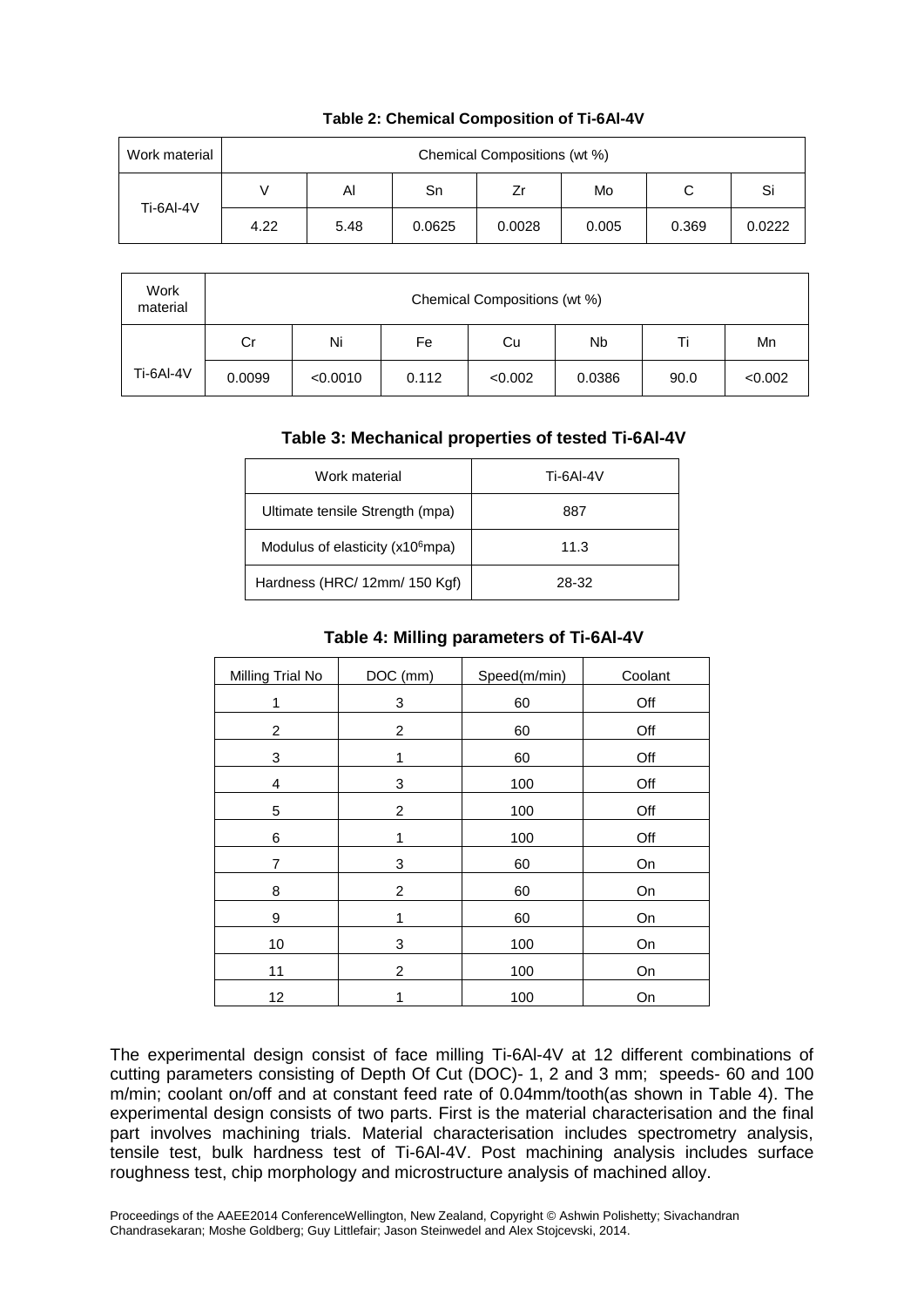The various elements present and the chemical compositions of the Ti-6Al-4V (in wt %) examined by spectroscopic analysis are given in the Table 2. Measured mechanical properties such as bulk hardness, tensile strength of the Ti-6Al-4V alloy are shown in Table 3.

## **Results and Discussion**

The measured cutting forces during machining of Ti-6Al-4V alloy are plotted in form of a graph as shown in Figure 2. The highest force was measured during wet machining operation with the large DOC and low feed rate. From the experiment it has been concluded that the tool wear is more in case of low speed machining compared with high speeds. The stress on cutting edge also increases with the increase of cutting speeds due to the decrease of contact length and shear angle. These fluctuations make the tool to vibrate which would result in early tool failure. The fluctuations in cutting forces are evident more when the DOC is large and high cutting speed. One such graph obtained for 60m/min speed, 3mm DOC, dry machining is shown below in the Figure 2*.*





**Figure 2: Cutting force in x, y and z axis for 3mm DOC, 60 m/min cutting speed**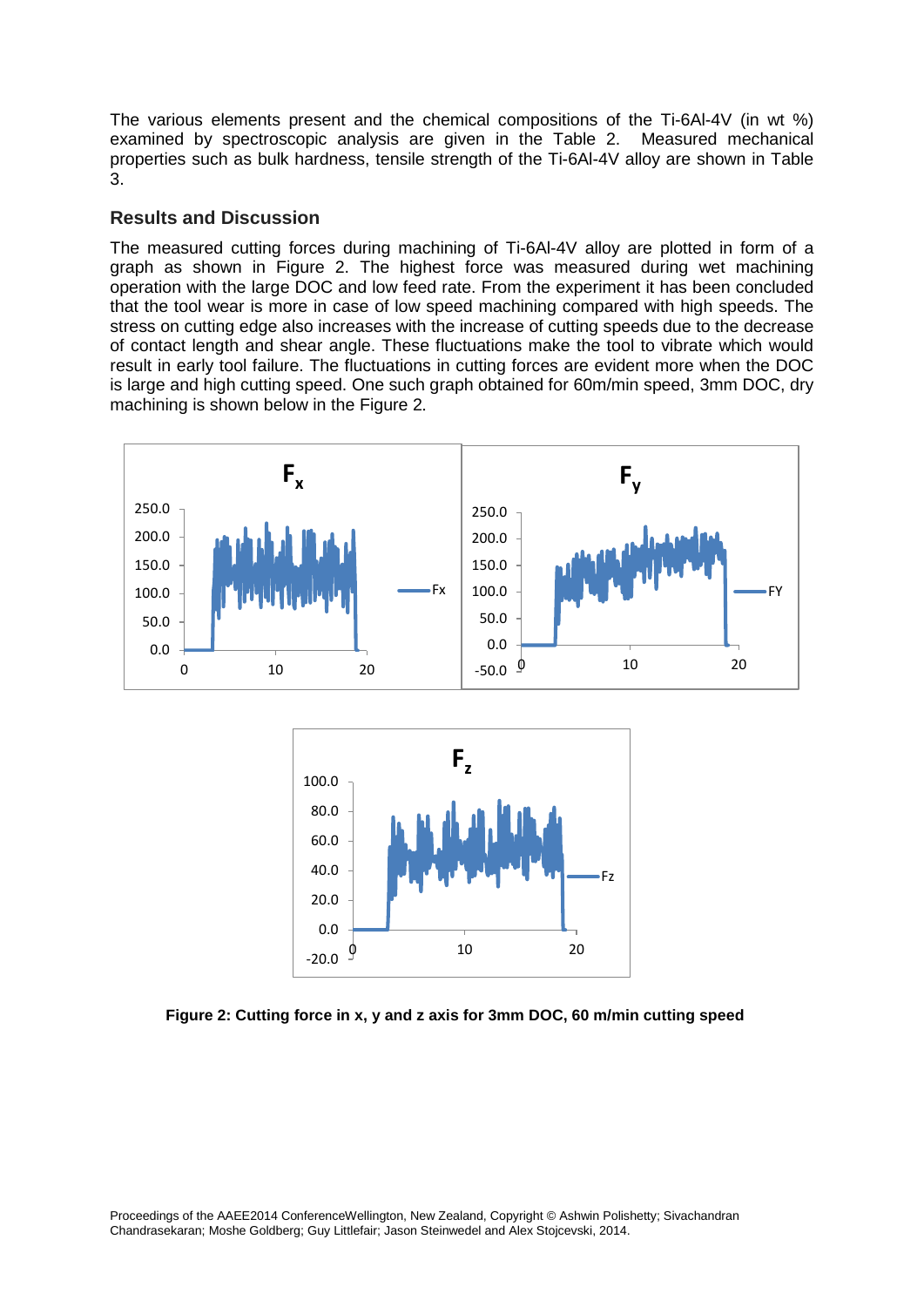

**Figure 3: Cutting forces in x axis for 3mm DOC, 100 m/min**

Higher forces were recorded in case of wet machining when compared to dry machining; this is because of retardation of thermal softening of the workpiece by the action of coolant. Cutting forces in x axis direction for dry and wet machining is shown in the figure 3.

Surface roughness for 60m/min and 100m/min, dry machining is shown in the figure 4. Surface roughness  $(R_a)$  value for 100m/min speed, dry machining is lower when compared to 60m/min, dry machining. That is the high speed has better surface finish comparatively to low speed machining. Surface roughness values were compared between dry and wet machining operations as shown in the figure 5.



**Figure 4: Surface roughness for 60m/min and 100m/min cutting speeds, dry machining**

Proceedings of the AAEE2014 ConferenceWellington, New Zealand, Copyright © Ashwin Polishetty; Sivachandran Chandrasekaran; Moshe Goldberg; Guy Littlefair; Jason Steinwedel and Alex Stojcevski, 2014.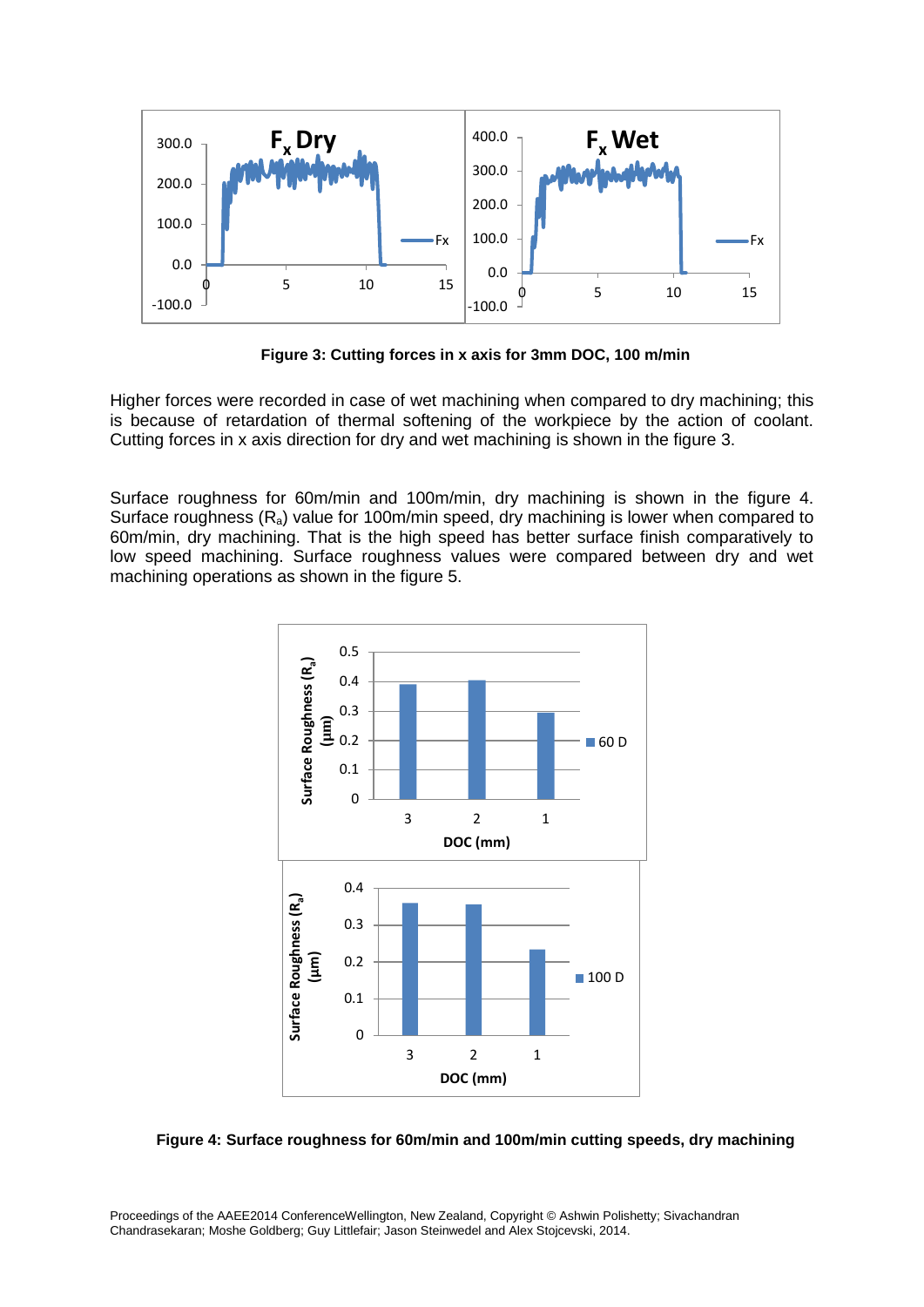

#### **Figure 5: Surface roughness comparison between dry and wet machining for 100m/min cutting speed**

Machined Ti-6Al-4V alloy has been examined in SEM for the microstructure analysis. A picture of a Ti-6Al-4V sample examined after machining under SEM is shown in the figure 6. The SEM test was undergone for the sample machined at a speed of 100m/min and 1 mm DOC, dry machining. When comparing the SEM microstructure with the original alloy microstructure, phase transformation of beta and alpha alloy is seen. It states that the Ti-6Al-4V alloy likely to be tempered after machining. Lamellar type light coloured alpha phase with dark coloured beta phase in between can be seen from the SEM microstructure of the machined sample. The mechanism of phase transformation in titanium during milling has to be studied in depth to improve the productivity in machining.



**Figure 6: SEM microstructure of machined Ti-6Al-4V alloy**

## **Student engagement**

The class strength consists of 25 students divided in groups. Each group consists of 4-5 students. Each students in a group is assigned an individual task related to the project and all results from each student is heard in the group meeting and finally, different views from each group is considered to be multiple solutions for the problem statement.

#### **Staff facilitation**

The staff ensures all the required resources are available to the students. The staff is responsible for dividing the student in to groups and provide checks in order ensure that team work prevails in each groups. The staff is one of the platform for the students to lodge a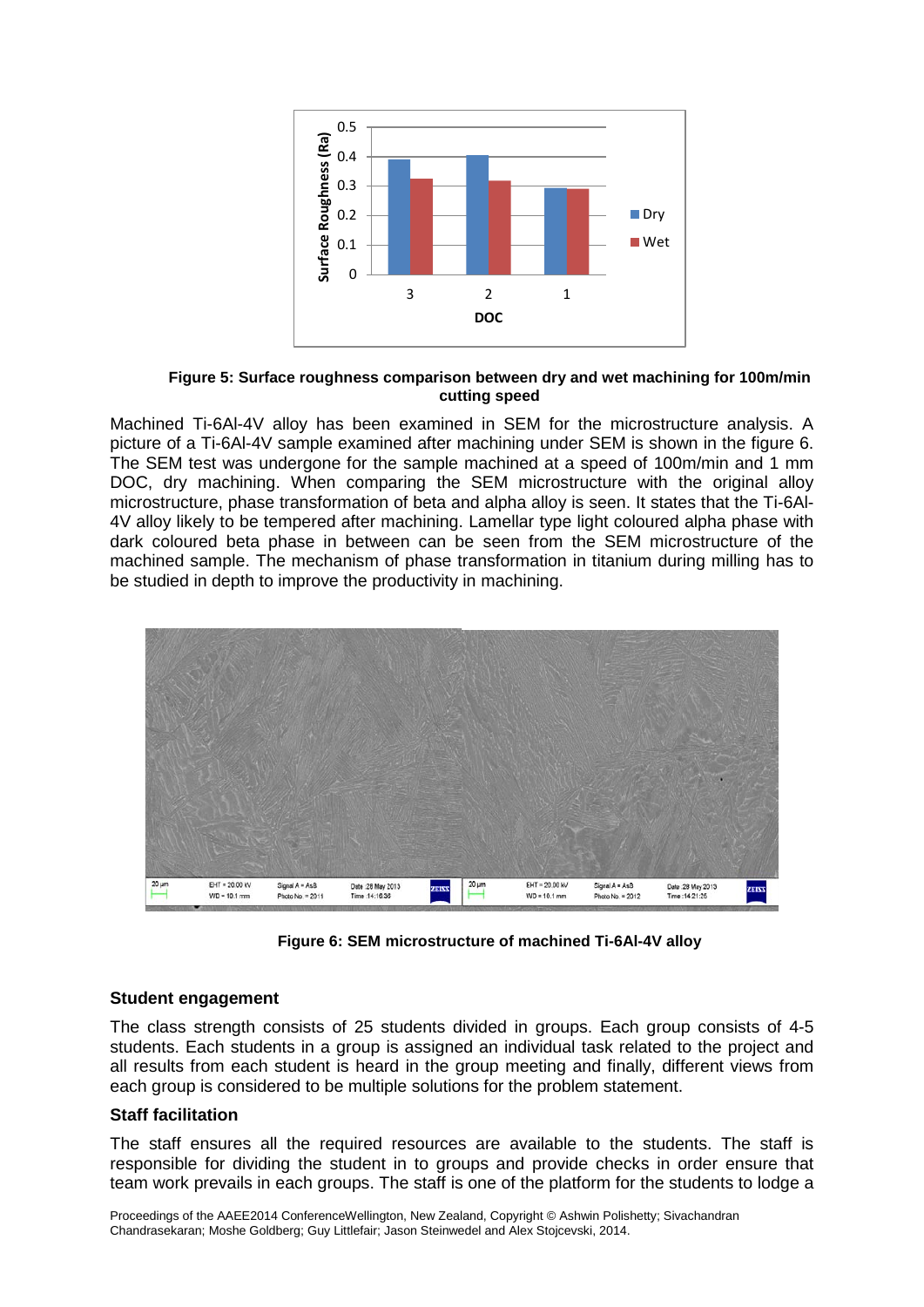complaint and for providing a decision in case of problems among the group especially arising out of indiscipline, work attitude and dedication. The theoretical knowledge required for successfully completion of the project is imparted through lectures by the staff.

The staff also is the final judge in selecting the best solution to the problem. The best solution is chosen out of the various solution arising out of groups.

#### **Learning outcome**

To impart knowledge on fundamentals of manufacturing engineering. To make students gain a specialised (machinability) knowledge in the field of manufacturing.

#### **Student Feedback**

At the end of the study period, student feedback was collected. Out of the total strength of the unit (25), 21 did respond to the feedback. The feedback was a valuable tool in order to know the effectiveness of the teaching method and to look for areas of improvement in unit delivery. The student satisfaction for the unit was reasonably satisfactory taking the consideration the novelty of the learning approach and implementation for the first time. The feedback form provided consisted of ten core questions and responses were recorded. Figure 7-16 show the student responses for the 10 core questions.

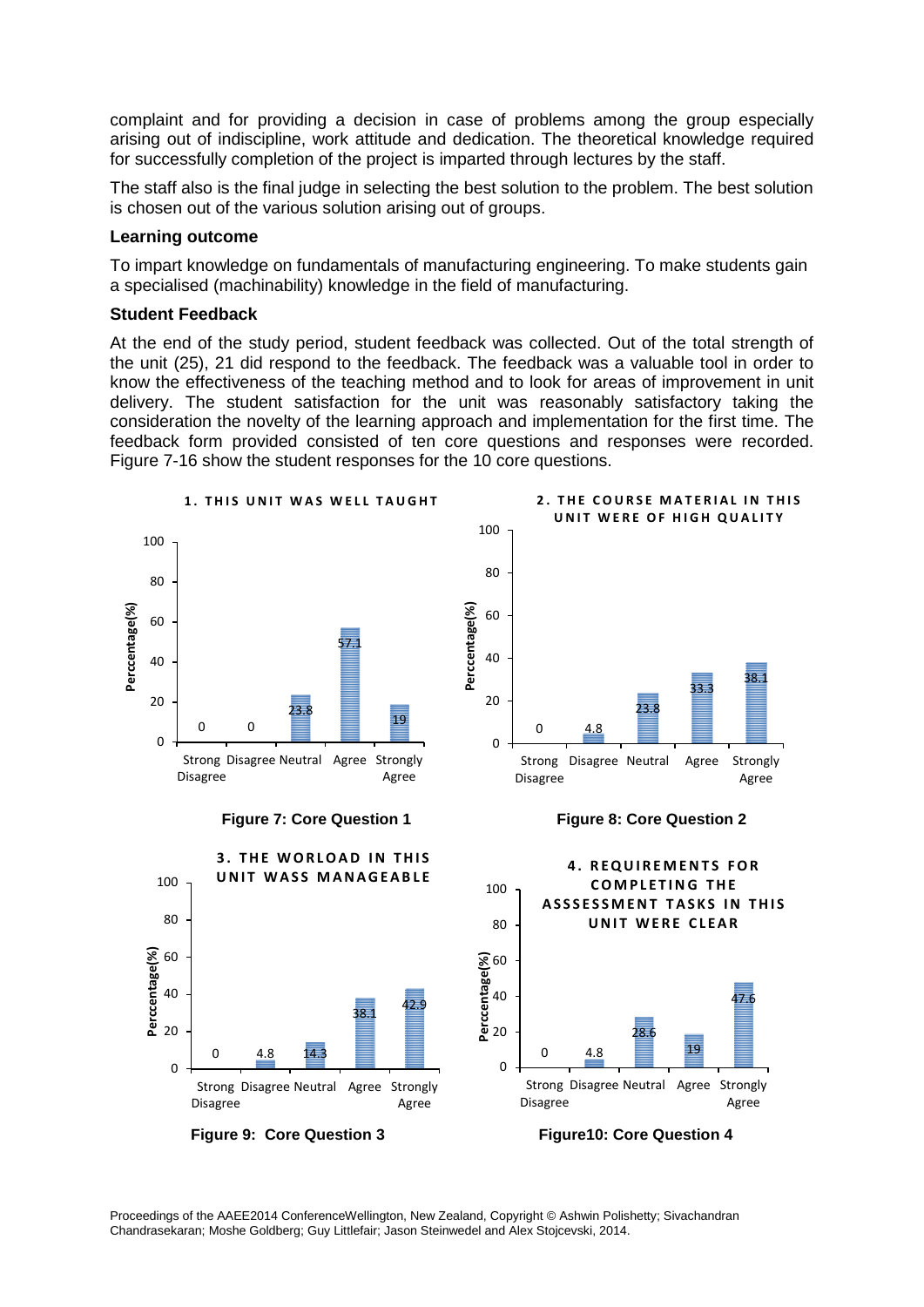

**Figure 15: Core Question 9 Figure 16: Core Question 10**

Proceedings of the AAEE2014 ConferenceWellington, New Zealand, Copyright © Ashwin Polishetty; Sivachandran Chandrasekaran; Moshe Goldberg; Guy Littlefair; Jason Steinwedel and Alex Stojcevski, 2014.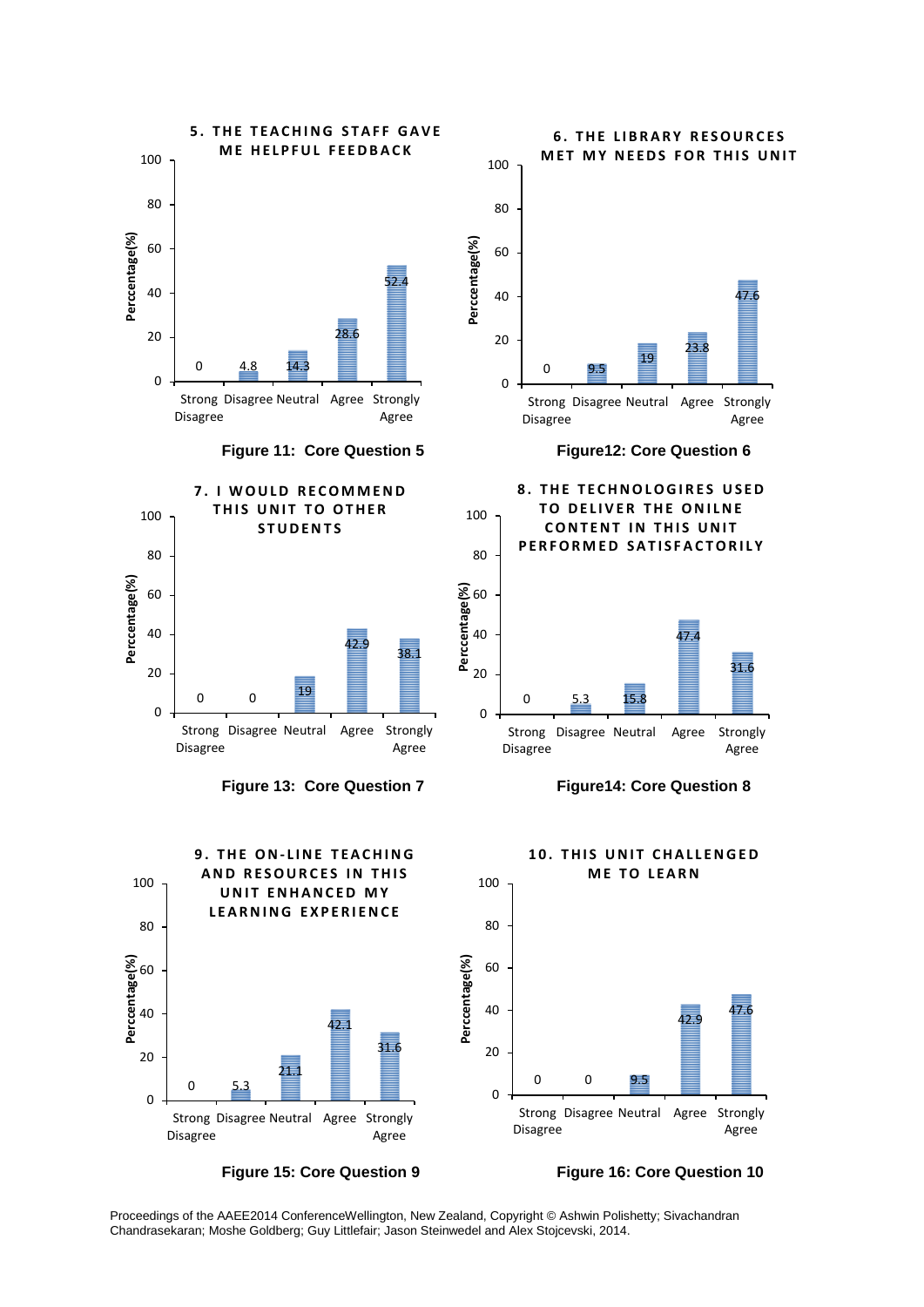# **Conclusion**

Design based learning is practiced as a self-directed approach at Deakin University, where students initiate their learning by designing creative and innovative practical solutions which fulfil academic and industry expectations. Design based learning helps students to practice the 21st century skills such as practical work, problem solving, collaborative teamwork, innovative creative design, active learning and engagement with real world assignments. The focus of the paper concludes that Design based learning process gives students the freedom to apply their design skills as they think best. DBL not only looks at the end product but also at the underlying process in creating that product.

The ultimate tensile strength and yield strength of the machined femoral stem are higher so that they can withstand high tensile forces acting on them. Titanium alloy Ti-6Al-4V has high UTS and yield strength as compared to other biomaterials like stainless steel, Co-Cr etc. Hence, titanium alloy Ti-6Al-4V is the best choice of biomaterial for medical implants. The surface roughness of the femoral stem decreases as the cutting speed is increased. The surface roughness of the machined titanium alloy is low as compared to the casted titanium alloy. The surface texture of the machined femoral stem is fine as that of a bone. It can withstand high stresses from the adjacent bones. The machined titanium alloy is harder than the normal titanium alloy. The hardness of the titanium alloy Ti-6Al-4V is 29 HRC which is harder than the bone. It has the capacity to withstand high stresses from the adjacent bones. The obtained material removal rate is low for a machining process but it is effective to machine a component with a thickness of 3mm. The time taken to manufacture a femoral stem is short in machining process as compared to casting process.

The student feedback to the ten core question relevant to the unit delivery/learning and teaching method was noted. The effectiveness of the teaching method and to look for areas of improvement in unit delivery were some inferences to be taken from the student survey. The student satisfaction for the unit was reasonably satisfactory taking the consideration the novelty of the learning approach and implementation for the first time.

## **References**

- A.Stojcevski, D. F. (2008). Project Based Learning Curriculum in Microelectronics Engineering.
- Doppelt, Y. (2009). Assessing creative thinking in design-based learning. *International Journal of Technology and Design Education, 19*(1), 55-65.
- Doppelt, Y., & Schunn, C. D. (2008). Identifying students' perceptions of the important classroom features affecting learning aspects of a design-based learning environment. *Learning Environments Research, 11*(3), 195-209.
- Dopplet, Y., Christian, M.M.M., Schunn, D., Silk, E., and Krysinski, D.,. (2008). Engagement and Achievements: A case study of Design-based learning in a science context. *Journal of Technology Education, 19*(2), 23-39.
- Duch, B. J. (1995). What is Problem-Based Learning? A Newsletter for the Centre for Teaching Effectiveness.
- Frank, M., Lavy, I., & Elata, D. (2003). Implementing the Project-Based Learning Approach in an Academic Engineering Course. *International Journal of Technology and Design Education, 13*(3), 273-288. doi: 10.1023/a:1026192113732
- Gabb, R., & Stojcevski, A. (2009). *Designing problem-based learning for student success*.
- Godfrey, E., Hadgraft, R.,. (2009). Engineering Education Research: Coming of age in Australia and New Zealand. *Australasian Association for Engineering Education*.
- Graaff E. D, K. A. (2003). Characteristics of Problem-Based Learning. *Journal of Engineering Education*.